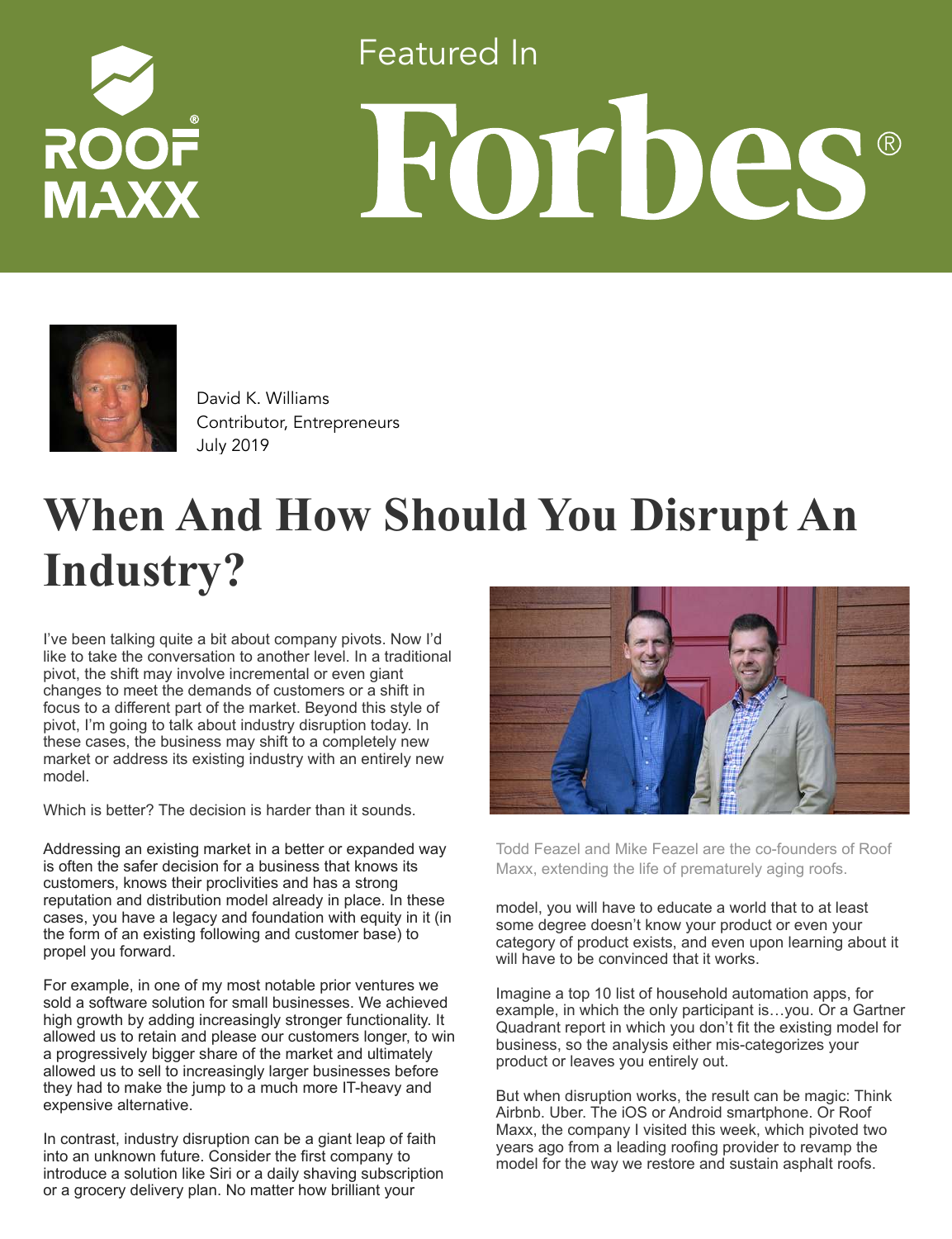For 25 years, the founders of Roof Maxx, brothers Mike and Todd Feazel, were roofers. They led a booming business, one of the nation's largest residential contractors, more than 60,000 projects and enjoyed a solid reputation as quality providers and experts.

Today, while the duo continues to be regarded as experts, the team now heads a business with an opposite model roofing sustainability and restoration—with a presence in 44 states. They've become what CEO Mike Feazel calls "unroofers."

"We no longer replace roofs," he says. "We restore them."

The company has developed an all-natural, soy-based shingle rejuvenator spray to extend the life of aging roofs.When used every 5 years, it can extend the life of a roof by as many as 15 additional years (in contrast, the replacement cost of an asphalt roof can range from \$5,000 to \$15,000 or more, with restoration costing typically only 15%-20% of the cost of replacing a roof). Roof Maxx is a sustainable technology that significantly reduces the need to manufacture, dispose of and replace asphalt roofing.

**A story of disruption.** The Roof Maxx story is an interesting case study for knowing when the moment has arrived to turn the approach to an industry sector on its head.

From 1988 to 2012, the original company was doing great and expanding steadily. Then, in the early 2000s, changes began to happen in the manufacturing of asphalt shingles. In a nutshell, the asphalt we use for roofs is a byproduct of the oil refining process. But at about this time, engineers created a new process for oil refining to yield more gasoline and less waste byproduct (asphalt). The change was great for the production of gasoline but disastrous for the production of asphalt. It caused the price of asphalt shingles to nearly triple in price within a couple of years.

As a result, shingle manufacturers began to evolve their practices as well. Many moved to lower levels of asphalt in their shingles and combined it with crushed limestone fillers, with disastrous results. Less asphalt has made for lower waterproofing protection, about one-third lower weight and a much shorter service life than the shingles used in the 90's, which came with a 30-year warranty.

Over time the shift has produced an epidemic of roof leaks, which, in addition to the damage they cause within the home, can result in attic mold or cause faulty wiring to spark. In most of the U.S. we're seeing massive appearances of "roof mold" (which is actually produced by airborne algae that produces the black streaks and stains on many north and west-facing roofs).

The roofs that formerly lasted 20-30 years are now failing in as little as 7-8 years. Class action suits have emerged by the dozens, with one suit including 6 million property owners. They allege that manufacturers have knowingly been selling defective products prone to premature blistering, tearing, cracking, deamination, granule loss, degradation and loss of adhesion between adjacent shingles. (For a deeper look at these issues readers can find syndicated columnist Tim Carter's book, "Roofing Ripoff," which examines these claims in detail.)

**Plan A – Inspect and protect.** As a trusted and prevalent provider of roofing, the Feazels have had a front row seat to the industry's challenges. So understandably, their first approach to the growing problem was to put an increasing focus on roof inspections for their customers, and to elevate their efforts to educate the industry and their customer base.

Mike, in particular, began to speak and write on the issue. He advised homeowners (then and now) to have their roofs inspected annually, to catch problems before serious issues arise.

"When homeowners place blind faith in their roof until the first sign of a leak appears on their ceiling, they may already be facing much larger problems," he says, such as structural issues, mold or damaged insulation.

Mike and Todd served on the national advisory council for a major U.S. roofing manufacturer and helped design a certified contractor program to ensure practitioners could support the market with consistent and high quality work.



Roof Maxx technicians set up for roof spray treatment.

Mike launched a monthly column called "A Veiw From The Top," for Roofing Contractor Magazine, to provide education for the sector and advocate for positive industry change, such as his article "Inspect to Protect Against Defects." He also cofounded Roofers' Success International, the nation's leading contractor university.

Yet the challenges remained. The founders' efforts were notable, but the problems remained. Right now, Mike notes, tens of millions of homeowners are still at high risk of premature roof failure and damage from leaks that develop for years before showing up inside the home. The petrochemical oil in asphalt allows shingles to remain flexible. But the move to less asphalt means a high percentage of shingles are failing prematurely. Builders and homeowners should be wary as well, as many products now come with a "limited lifetime warranty" with stipulations that are increasingly hard to fulfill.

Roofing companies are under extreme pressure as the brunt of the blame for roofs that fail falls on the contractors' shoulders, regardless of the quality of their work.

It was this scenario, in whole, that led the Feazels to sell their successful business and move toward an industry disruption instead. By partnering with The Ohio Soybean Council (with funding obtained from American Farmers) the team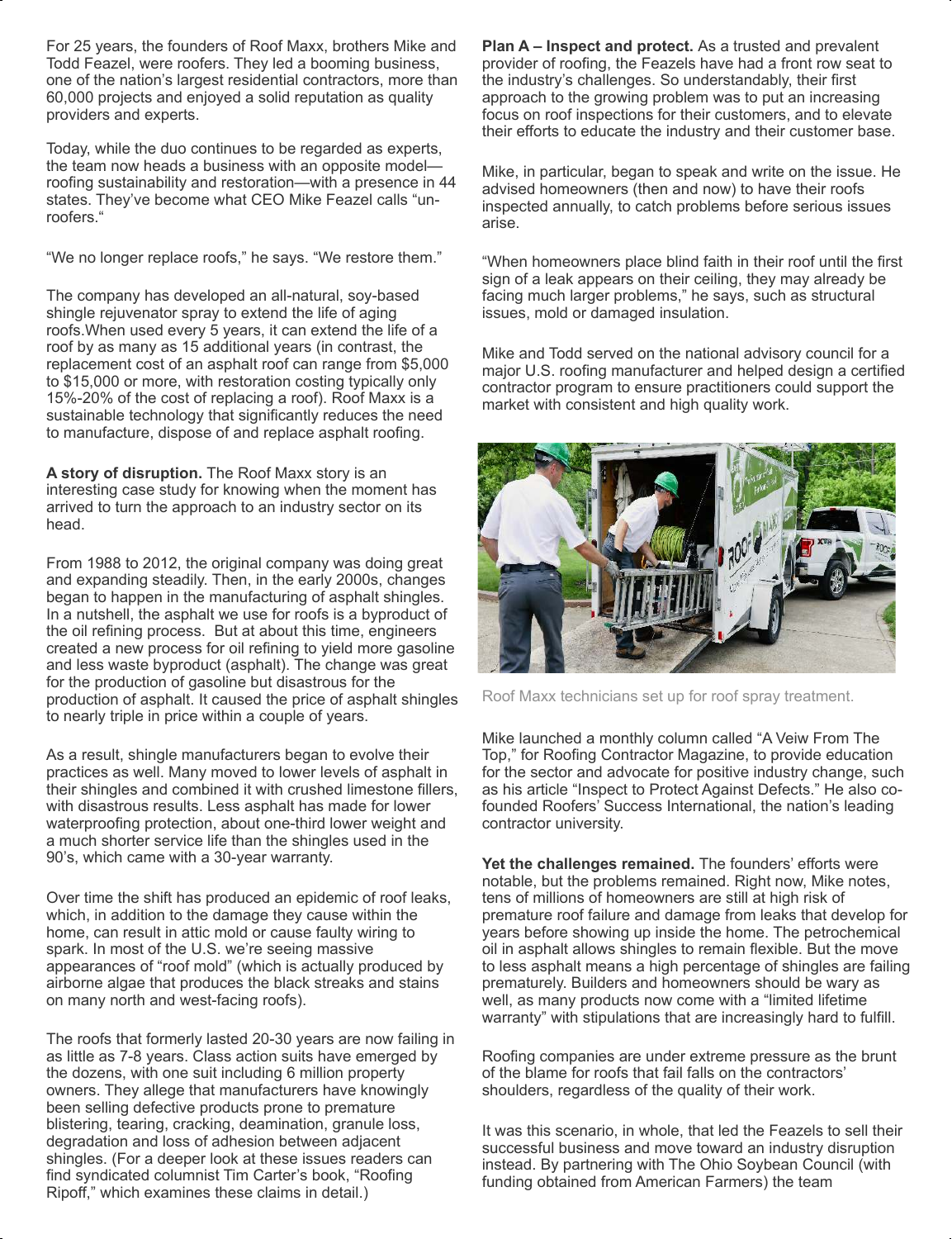collaborated with leaders in bio-tech, academia, and commercial development to create an all-natural spray with the help of Battelle, the world's largest private research and development laboratory. The result is Roof Maxx, which can extend the life of a roof by as many as 15 additional years. The benefits are greater still as the company's network of certified dealers are saving millions of square feet of roofing that was otherwise destined for landfills.



Battelle is the world's largest private research and development company.

**What are the downsides to disruption?** In a situation like Roof Maxx, providing the remedy to a pervasive and bad situation seems to involve only positives. The company's solution extends the life of asphalt shingles and makes shingles of any quality more effective. They are also improving the marketplace by advocating for inspection and certification to ensure fair practice and quality deliverables for all.

However, it is important to note the amount of courage and level of risk in making a move that disrupts the very models of business the team had helped to create. Would they be putting traditional roofers out of business? Would they alienate manufacturers by reducing the need for new roofs? Perhaps most important for their own future, would they be able to surmount the need to educate consumers, builders, and contractors to put an entirely new paradigm into place? The risks are significant in a new and less familiar arena. The company's biggest task, currently, is to educate all of the sectors involved while finding, training and supporting the dealers and service providers to allow their solution to scale.

![](_page_2_Picture_5.jpeg)

A Roof Maxx spray treatment is applied from the bottom, or along eaves, working towards the top of the roof.

The Ohio State University has recently issued a 23-page study to help examine the role of Roof Maxx technology in addressing the challenges of asphalt shingles, which are present on 80 percent of U.S. homes. The company has appeared in an educational segment of PBS, and the general press (beyond building and construction) is increasingly taking note. The company has achieved significant growth in its first two years of operation. The move to disruption appears to have been a good one so far.

Mike is quick to remark that while the severe drop in shingle quality was a key factor in the decision to launch Roof Maxx, not all manufacturers are trying to take advantage of consumers in this way. He notes there are quality manufacturers in the sector as well. Regardless, however, the ability to offer an innovation that could improve the sector in every respect was an opportunity too great (and too important for the industry they love) to refuse. I wish them every success as their expansion progresses.